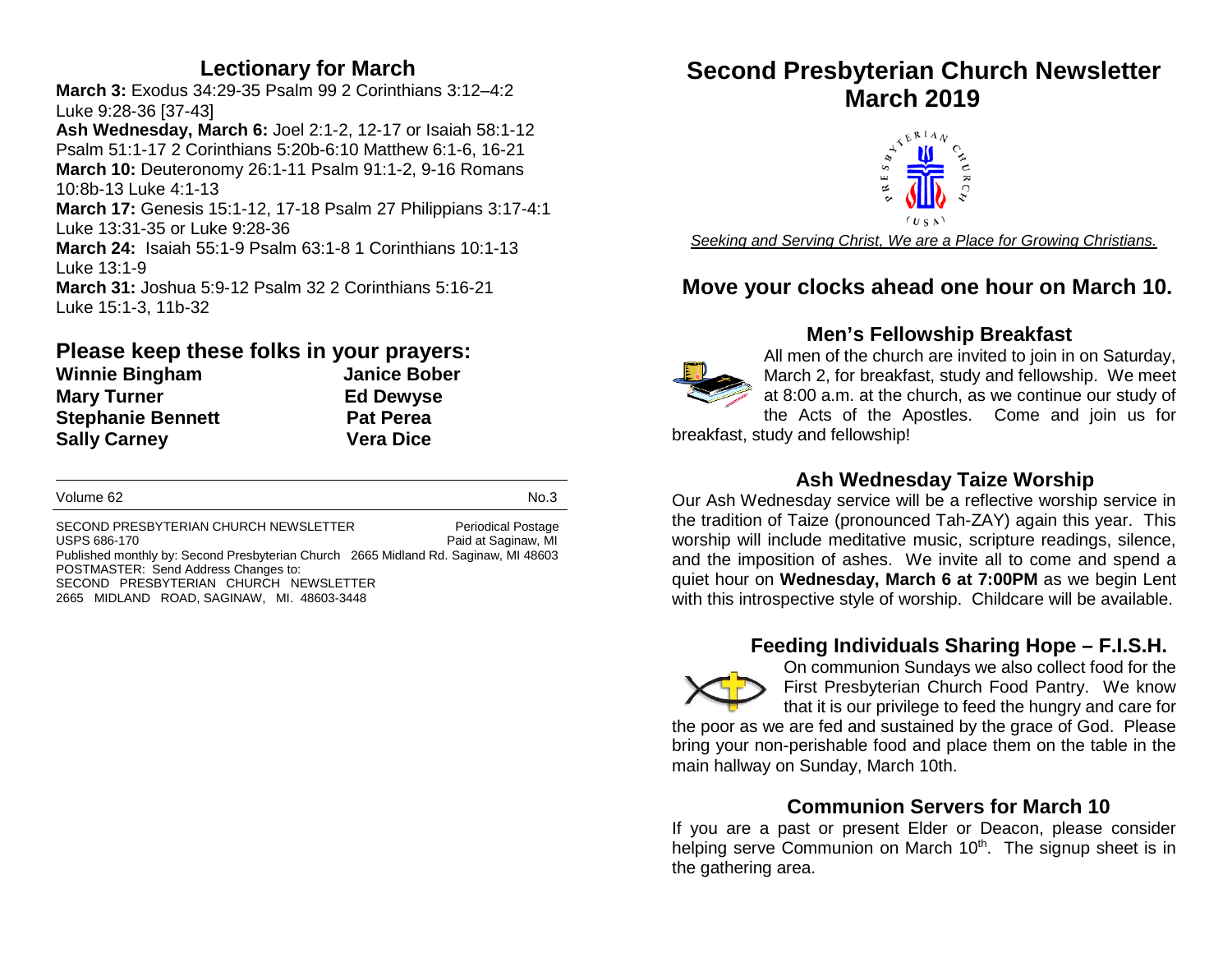## **Lenten Soup Suppers and Studies**

This Lent we will be looking at the concept of Simple Gratitude. Did you know that the simple act of expressing gratitude can do wonders for your health and well-being? Gratitude is an essential part of a



Christian's life. Join us this Lent to explore more about the benefits of gratitude in our lives.

We'll meet on Thursdays evenings during Lent (March 14, 21, 28, April 4, 11). Supper begins at 6:00 p.m., and our study time will end around 7:30 p.m. Watch for the sign-up sheets that will be on the sign-up table. Some people prefer to bring their own place setting - but plates, bowl, and utensils will also be available here. To help us know how many to plan for, please make a reservation by Tuesday of each week. Child-care will be provided, so let us know the age of your children as well.

## **Busy Hands and Hearts**

March is Baby Pantry Month. If you have knitted or crocheted things to contribute, please bring them to the March 4th meeting. Meeting is 1pm-3pm. See you there!



## **Florence Gilmour Circle**

All women of the church are invited to join us on Wednesday, March 13<sup>th</sup>, at 9:30am as we take a look at "What Presbyterians Believe"

#### **2nd @Second**

In March we will continue to use a lectionary-based study for 2<sup>nd</sup> @Second Adult Education. This lectionary-based study is designed to open our hearts and minds to scripture as we travel on our faith journey together. No advanced preparation is necessary – just grab a cup of coffee, show up at 10:45AM in the library, and get ready to delve deeper into the readings of our morning worship service!

## **Easter Flowers**

We will decorate our sanctuary this year with Daffodils, Tulips and Hyacinth for the Easter Sunday service. If you would like to order one in honor or memory of someone, there is a signup sheet in the office. Flowers are in 8" pots with foil and a bow for \$10 each and *must be ordered* by April 1<sup>st</sup>. Easter Sunday is April, 21<sup>st</sup>.

## **Mission News**

## **"Go also the second mile" - Matthew 5:4**

The Mission Committee would like to express our sincere thanks to the congregation for all its outstanding support for all of our missions. Through your generous donations in January we had 30 Birthday Bags, plus some extra supplies, delivered to the Underground Railroad. Our February Mission was the Hope and Care Totes for the Saginaw Rescue Mission. Last year we delivered 25 totes to the Rescue Mission and we hope to exceed that number this year.

March's Mission will be the Old Town Baby Pantry. We will once again have the Baby Crib set up in the hall with a list of items they need. This charity helps many young mothers who have found themselves without the adequate resources to care for themselves and their baby.



## **2019 Per Capita Apportionment**

At the beginning of each year our Per Capita Apportionment for ecclesiastical expenses comes due. Per Capita is part of being a Presbyterian and connecting to the Presbyterian Church as a whole. It is part of the glue that holds Presbyterians together. The total 2019 per capita amount is \$28.77 per member (not per household). It

goes to General Assembly, Synod of the Covenant and the Presbytery. Please mark Per Capita on your check or envelope.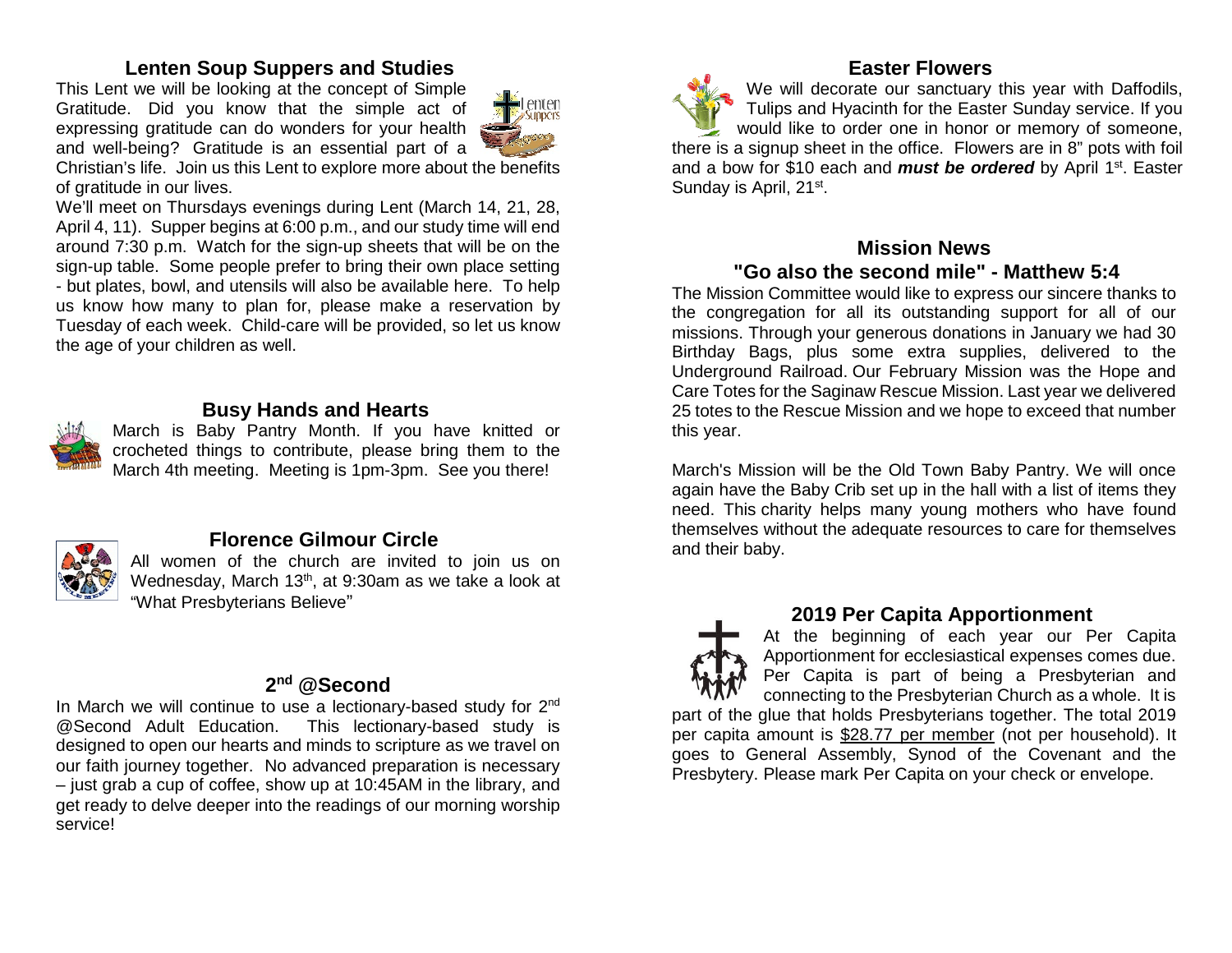## **Scholarship Applications Due**

Applications are in the church office for the MaryAnn Geiersbach, the Muriel Lakey, and the Presbyterian College Scholarships. We also have information on the McCabe Scholarship. Please return your application by **March 24**.



#### **Vacation Bible School is Coming Soon**

**It's the "MANE" event!!** Mark your calendar for the week of **June 24 – June 28**! We're all going on an African safari! This epic African adventure will engage the whole herd! "ROAR" is filled with incredible Bible-

learning experiences, catchy songs (my favorite part), teamworkbuilding games, devouring yummy treats, and one-of-a-kind Wild Bible Adventures! Hope to "spot" you all there! Forms for registration and adult help will be in the Sunday school hallway the beginning of April!

## **Fish Fry Dinner!**

Saginaw's best fish dinner will be held here on Friday, March 15. Enjoy our "secret recipe" fish along with roasted potatoes, coleslaw, beverage and dessert. Dine here from 5:00pm to 6:30pm or take some home to enjoy! Adults \$11, Take Outs \$10 Kids 5-11 \$5, under 5 free

## **Fish Fry & Bake Sale Signup Sheets**

We'll need lots of help at the Fish Fry on Friday, March 15. Signup sheets are in the gathering area. It takes many hands to make this event a success….and it's also really great fellowship. The proceeds to go the Presbyterian Men's Group, which performs many of the maintenance jobs around the church. We will also have a Bake Sale during the Fish Fry.

#### **Youth Events**

**Sunday, March 3<sup>rd</sup>** – PYG 10:45am to noon. We will be putting the finishing touches on Youth Sunday!

**Sunday, March 10<sup>th</sup>** – Soup/Chili Cook off!! Meet us in Fellowship Hall at 3:30 and please bring a dessert to share!

**Saturday, March 16<sup>th</sup>** – Youth Sunday Practice - 10:00am. Bring all your materials so we can do a run through of the worship service we are leading!

**Sunday, March 17<sup>th</sup>** – We are leading worship! Please meet us at church at 9am. REACH Meeting at 10:45am

**Sunday, March 24<sup>th</sup>** – PYG 10:45am to noon

**Sunday, March 31st** – no PYG – Enjoy Spring Break!

## **REACH Meeting**

Woo Hoo! Even though we are still shoveling snow, REACH is right around the corner! We will have a meeting for all participants on Sunday, March 17<sup>th</sup> following worship. Please bring a responsible adult with you to this meeting so we can share some important information!

## **Annual Chili and Soup Cook-Off**

Our Youth Group will again be hosting a Chili and Soup Cook-Off this year!! Whether you want to put your chili or soup (or both) in the running for the "Best at Second Pres" or you want to come and enjoy a hot dinner of a variety of chili's and soups - mark your calendar for Sunday, March  $10<sup>th</sup>$  at 5pm. Tickets are \$5 for adults and \$3 for children 10 and under. Tickets are on sale now! Come see us after church if you have questions or need more information! This is a fantastic event with great food and laid back fellowship!

## **SCRIP**

A **SCRIP** order will be placed **Friday, March 1st.** Please call the office to place an order if you were unable to do so on Sunday. Consider gift cards for your everyday needs like, gas or groceries, or for those special occasions such as Birthdays, Anniversaries or something small for an Easter basket.